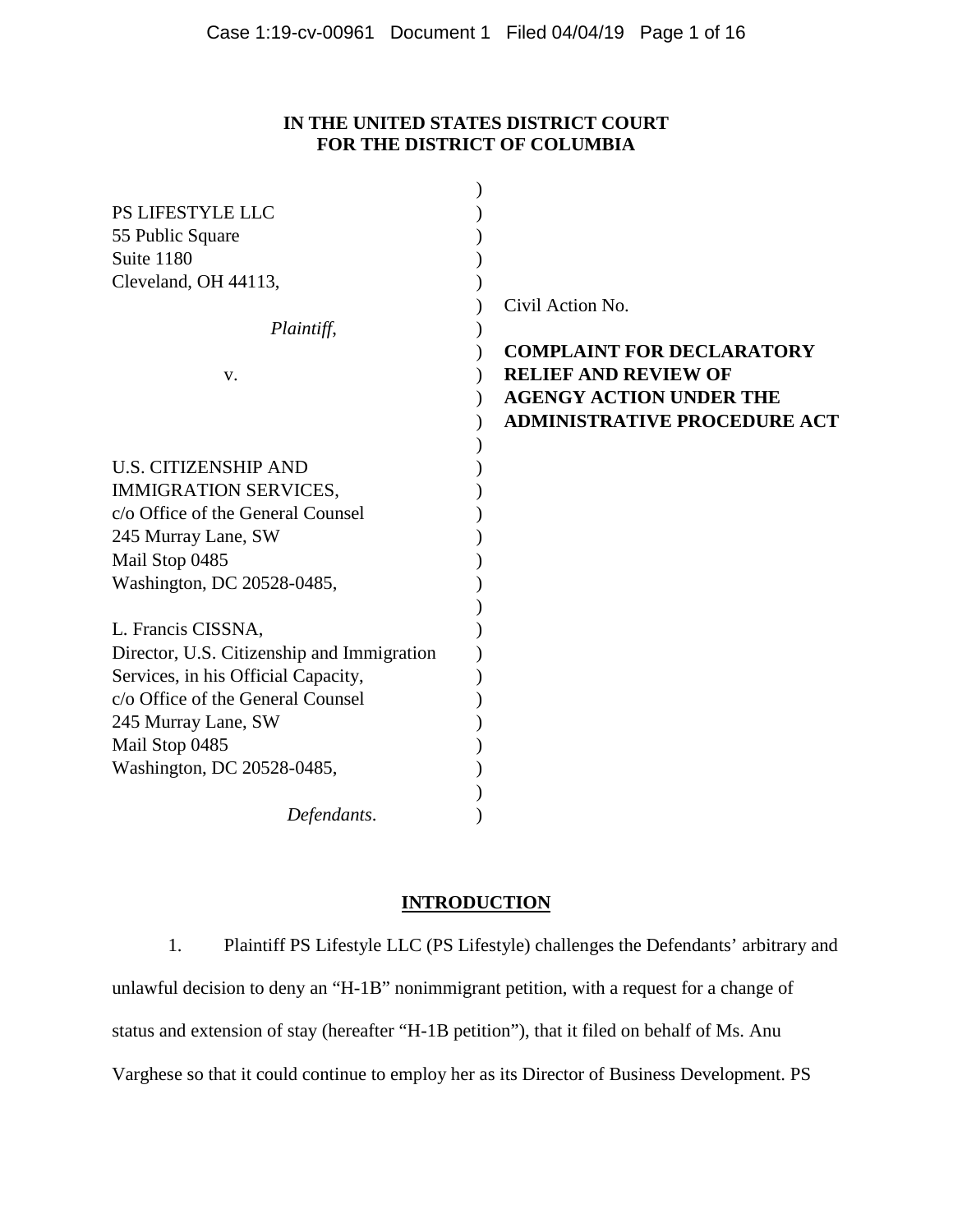### Case 1:19-cv-00961 Document 1 Filed 04/04/19 Page 2 of 16

Lifestyle is an Ohio Limited Liability Company that operates salons and spas in senior communities across the United States and provides amenity services to seniors, their families and the communities in which the seniors live.

2. The H-1B visa classification allows highly skilled and educated foreign workers to work for U.S. employers in "specialty occupations"—that is, positions requiring the theoretical and practical application of a body of highly specialized knowledge, for which a bachelor's or higher degree in a specific specialty is required.

3. The position for which PS Lifestyle filed the H-1B petition, Director of Business Development, falls within the ever-growing occupation of business intelligence analyst. The Director of Business Development is responsible for gathering, organizing, analyzing, and reporting on sales and market data. Specifically, she produces financial and market intelligence for PS Lifestyle, develops models for identifying data patterns and trends, and employs this business intelligence for the benefit of PS Lifestyle and its senior community partners. PS Lifestyle requires that this employee have at least a master's degree in Business Administration, Finance, or a similar field, and related professional experience.

4. In support of its petition, PS Lifestyle submitted a detailed job description, including specific duties and percentages of time to be spent on each, and supporting evidence consisting of a scholarly academic article and an online source of occupational information developed under U.S. Department of Labor sponsorship, which demonstrated that the job is within a specialty occupation within the meaning of the Immigration and Nationality Act (INA).

5. In denying PS Lifestyle's H-1B petition, Defendants disregarded substantial probative evidence detailing the job duties, their complexity and the correlation between the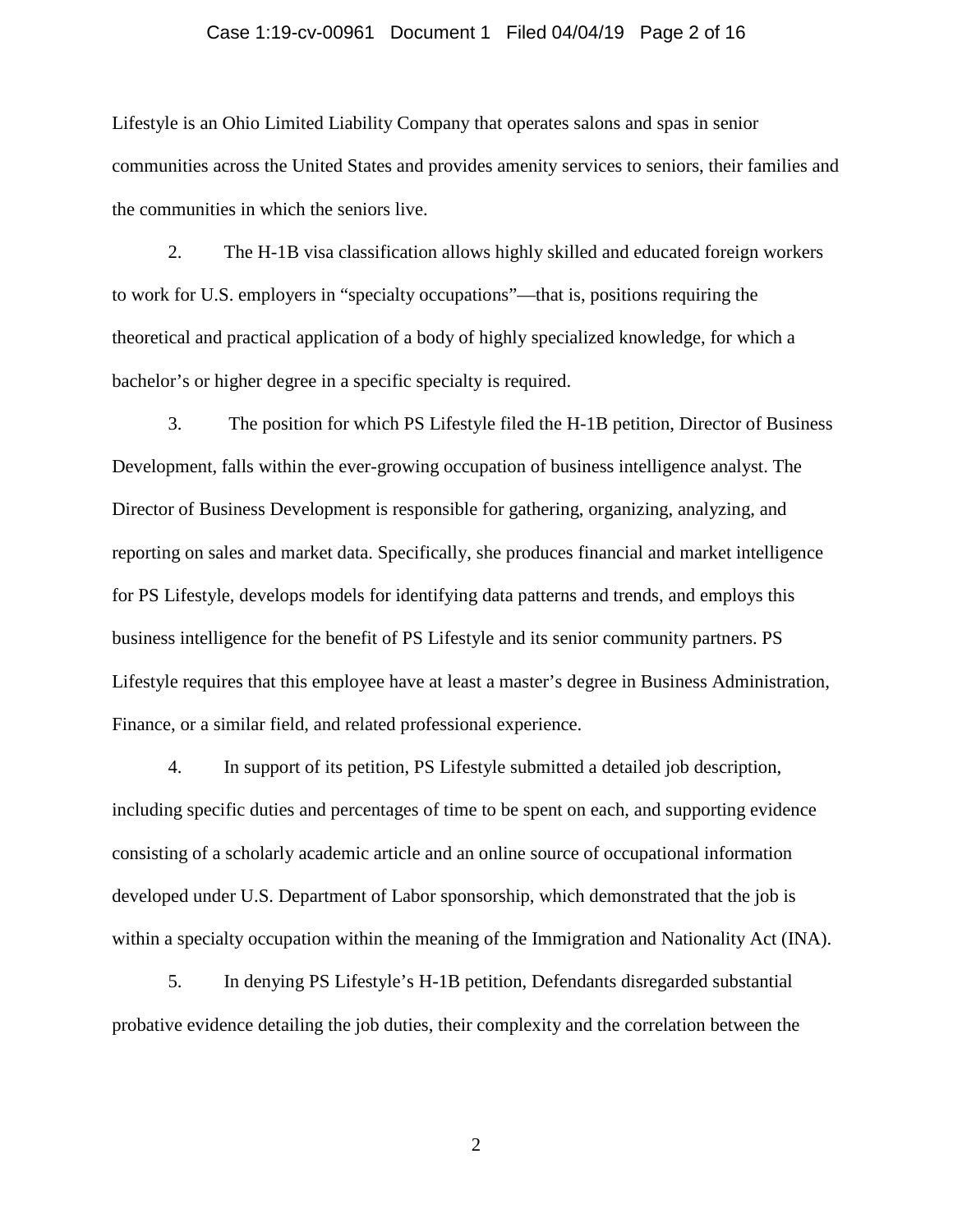## Case 1:19-cv-00961 Document 1 Filed 04/04/19 Page 3 of 16

duties and PS Lifestyle's requirement that its Director of Business Development hold at least a master's degree in Business Administration, Finance, or a similar field.

6. Defendants acted in an arbitrary and capricious manner and contrary to law in denying PS Lifestyle's H-1B petition. As such, the Court should vacate the denial and approve the H-1B petition.

## **JURISDICTION**

7. This case arises under the INA, 8 U.S.C. § 1101 *et seq*. and the Administrative Procedure Act (APA), 5 U.S.C. § 701 *et seq*. This Court has jurisdiction over the subject matter of this action pursuant to 28 U.S.C. § 1331 (federal question jurisdiction). This Court also has authority to grant declaratory relief under 28 U.S.C. §§ 2201-02, and relief under the APA. There exists between the parties an actual and justiciable controversy over which Plaintiff seeks declaratory relief to protect its legal rights. The United States has waived its sovereign immunity under 5 U.S.C. § 702.

### **VENUE**

8. Venue in this judicial district is proper under 28 U.S.C. § 1391(e)(1)(A), because this is a civil action in which the Defendants, respectively, are an agency of the United States and an officer of the United States acting in his official capacity, and they reside in this District.

### **EXHAUSTION OF REMEDIES**

9. Defendant U.S. Citizenship and Immigration Services' (USCIS) November 27, 2018 denial of Plaintiff PS Lifestyle's H-1B petition constitutes final agency action under the APA. *See* 5 U.S.C. §§ 551(13); 701(b)(2); 704. Neither the INA nor implementing regulations at 8 C.F.R. § 103.3(a) require an administrative appeal of the denial. Accordingly, Plaintiff has no administrative remedies to exhaust.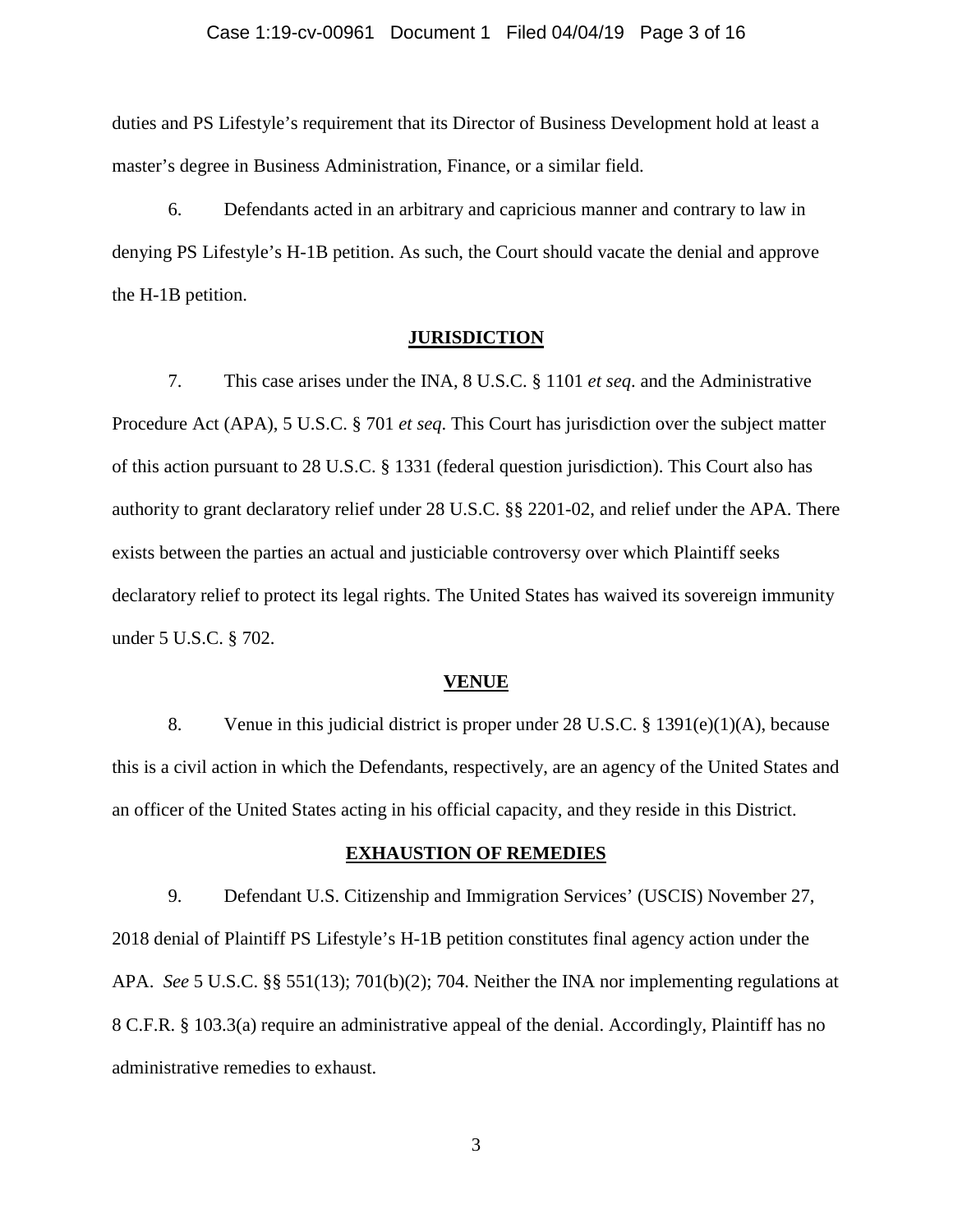#### **PARTIES**

10. Plaintiff PS Lifestyle began in 2008 by transforming "beauty shops" in senior communities into professional salons and spas. The company learned from this experience that it had three customers for each service provided: the senior, the senior's family, and the senior's community. PS Lifestyle evolved to offer an innovative platform of branded service, product and media initiatives. These initiatives include over 650 salons and spas in senior communities, the only online system for friends and family to order products and services for senior community residents, publishing a pro-aging lifestyle magazine, and design and procurement services for senior community salons and spas. PS Lifestyle, which submitted the H-1B petition at issue here, employs approximately 1,300 workers in the United States.

11. Defendant USCIS is a component of the Department of Homeland Security, 6 U.S.C. § 271, and an "agency" within the meaning of the APA, 5 U.S.C. § 551(1). USCIS is responsible for the adjudication of immigration benefits, including nonimmigrant visa petitions. USCIS denied the H-1B petition at issue here.

12. Defendant L. Francis Cissna is the Director of USCIS. In this role, he oversees the adjudication of immigration benefits, and establishes and implements governing policies. He has ultimate responsibility for the adjudication of Plaintiff PS Lifestyle's H-1B petition and is sued in his official capacity.

### **LEGAL BACKGROUND**

#### *H-1B Petition Process*

13. Section  $101(a)(15)(H)(i)$  of the INA provides for the admission into the United States of temporary workers sought by petitioning U.S. employers to perform services in a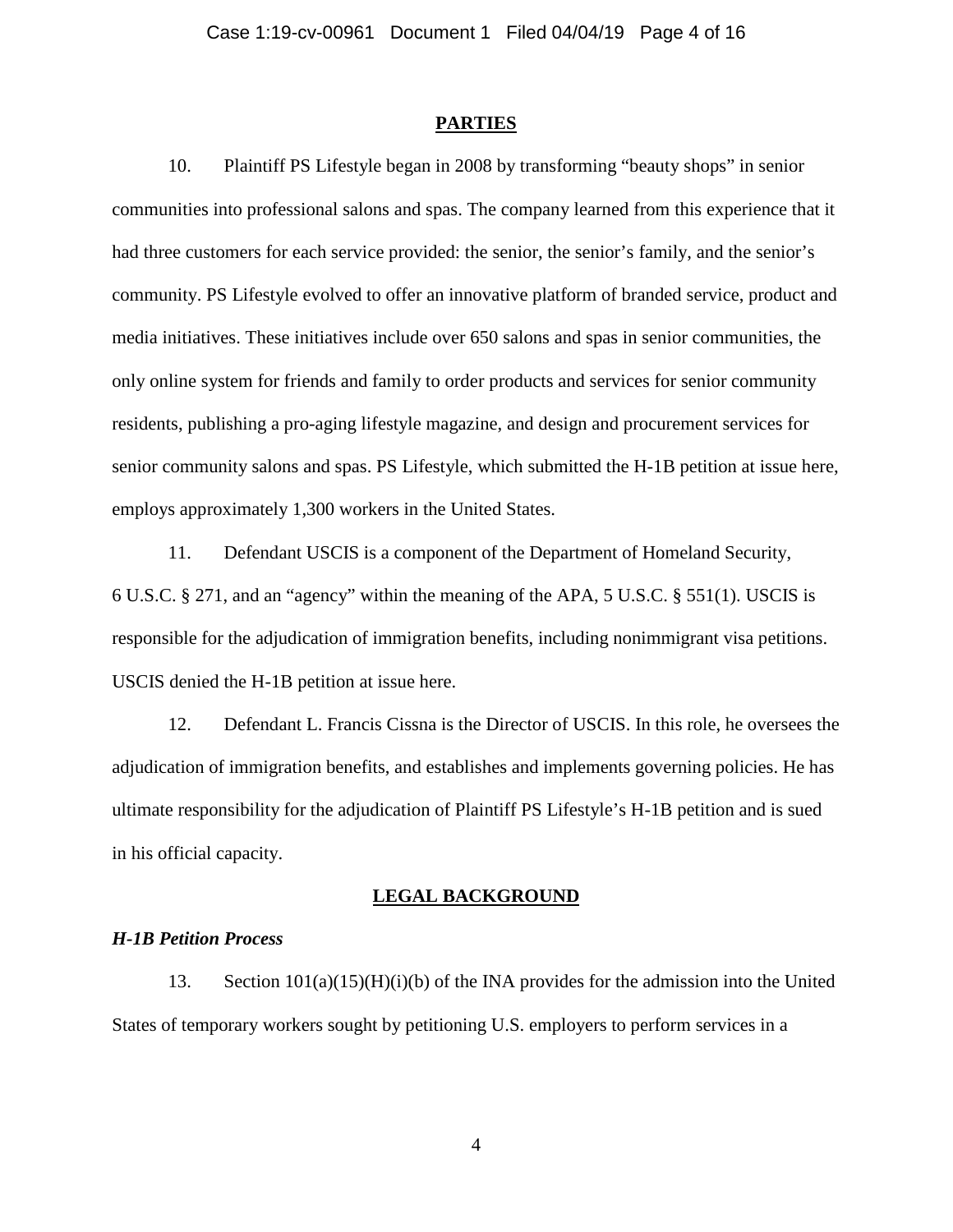### Case 1:19-cv-00961 Document 1 Filed 04/04/19 Page 5 of 16

specialty occupation. 8 U.S.C.  $\S$  1101(a)(15)(H)(i)(b). This nonimmigrant classification is commonly referred to as "H-1B."

14. A "specialty occupation" is one that requires the "(A) theoretical and practical application of a body of highly specialized knowledge, and (B) attainment of a bachelor's or higher degree in the specific specialty (or its equivalent) as a minimum for entry into the occupation in the United States." 8 U.S.C. § 1184(i).

15. The H-1B classification has several prerequisites a U.S. employer must meet before filing a nonimmigrant visa petition with USCIS. One of relevance is the statutory requirement that the employer file a Labor Condition Application (LCA) for certification by the U.S. Department of Labor (DOL). 8 U.S.C. § 1182(n)(1). The employer makes certain attestations in the LCA which are intended to ensure that the employment of an H-1B worker will not have an adverse effect on the wages and working conditions of similarly-situated U.S. workers. *See* 8 U.S.C. §§ 1182(n)(1)(A)-(D).

16. To demonstrate to DOL that it will pay the higher of the prevailing or actual wage (the required wage) for its job, the employer may obtain a prevailing wage from a DOL online wage library, using a Standard Occupational Classification (SOC) for the job, the job location and one of four wage levels depending on the employer's education and experience requirements. At the time PS Lifestyle filed the LCA, the instructions directed it to enter the six or eight-digit SOC code for the occupation which most clearly describes the work to be performed. For PS Lifestyle, the closest SOC to its Director of Business Development job is 15- 1199.08, Business Intelligence Analysts. While the DOL online wage library lists this SOC, it only provides wage levels for 15-1199, "Computer Occupations, All Other." Consequently,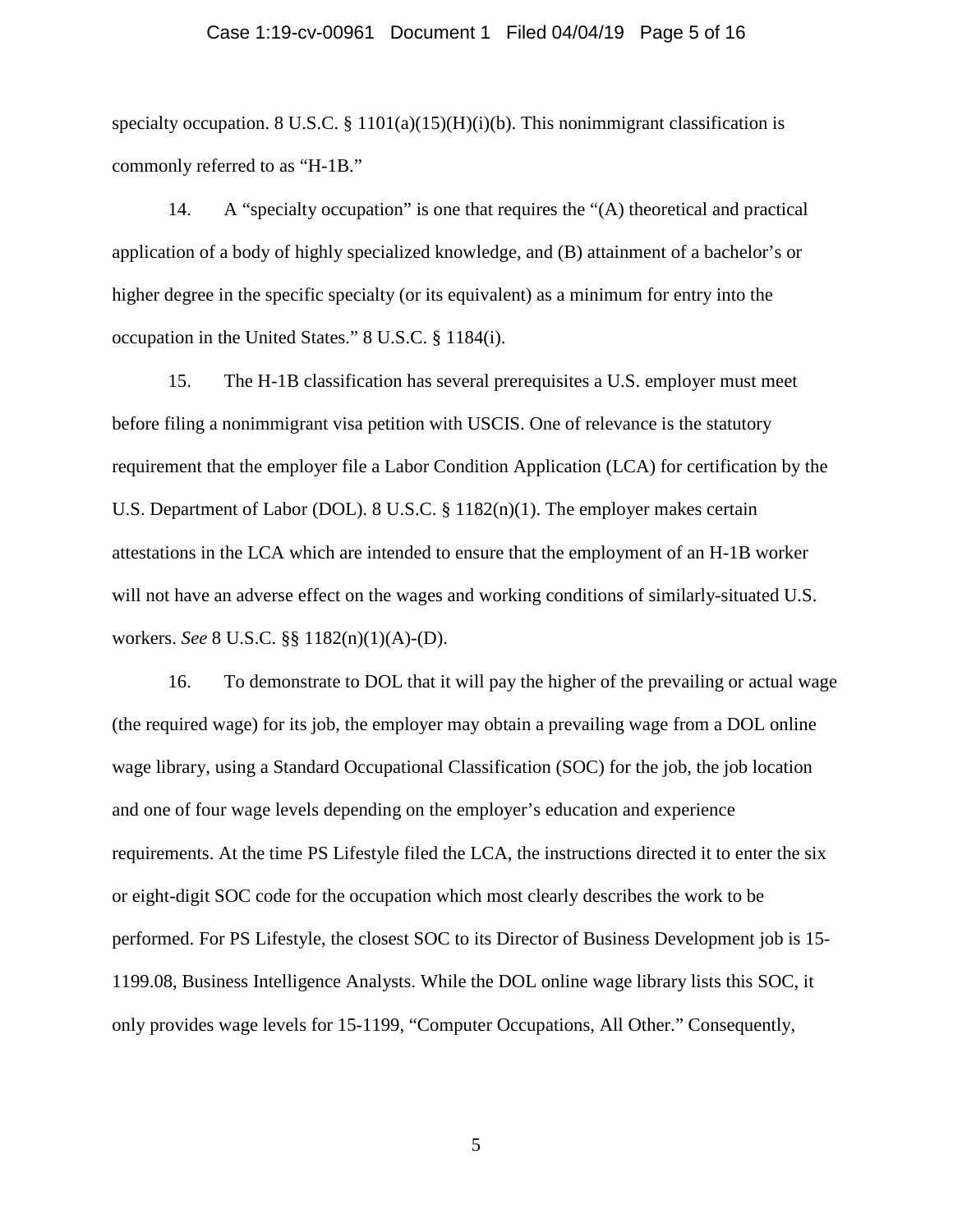### Case 1:19-cv-00961 Document 1 Filed 04/04/19 Page 6 of 16

although PS Lifestyle entered SOC code 15-1199.08 into the DOL's online LCA filing system, DOL subsequently shortened the SOC code to 15-1199 when certifying the LCA.

17. When the U.S. employer files the H-1B nonimmigrant visa petition on the foreign national's behalf with USCIS, the employer must include the DOL-certified LCA. If the foreign national is already in the United States in a different nonimmigrant visa status—such as Ms. Varghese, who was in F-1 student status—the petitioning employer may designate in the petition that the foreign national is requesting a change of status to H-1B and an extension of her stay in the United States.

## *H-1B Lottery*

18. Congress established a "cap" of 65,000 regular H-1B visa numbers per fiscal year (FY). *See* 8 U.S.C. § 1184(g)(1). An additional 20,000 H-1B visa numbers are available each FY without regard to the regular 65,000 "cap" if the beneficiary has a master's or higher degree from a U.S. university. *See* 8 U.S.C. § 1184(g)(5)(C). USCIS has characterized the 20,000 additional visa numbers as the H-1B "master's exemption."

19. A U.S. employer whose petition is subject to the annual "cap" may file on the first business day of April for employment that begins on October 1 of that year (the first day of the next FY). If USCIS determines that it has received more than enough petitions to meet the H-1B numerical limits at any time within the first five business days of the filing period, it uses a computer-generated random selection process (lottery) to select H-1B petitions for adjudication from the petitions received during that time period.

# *H-1B Requirements*

20. For an H-1B classification, USCIS determines whether the petitioning employer's job qualifies as a specialty occupation and whether the beneficiary is qualified to perform the job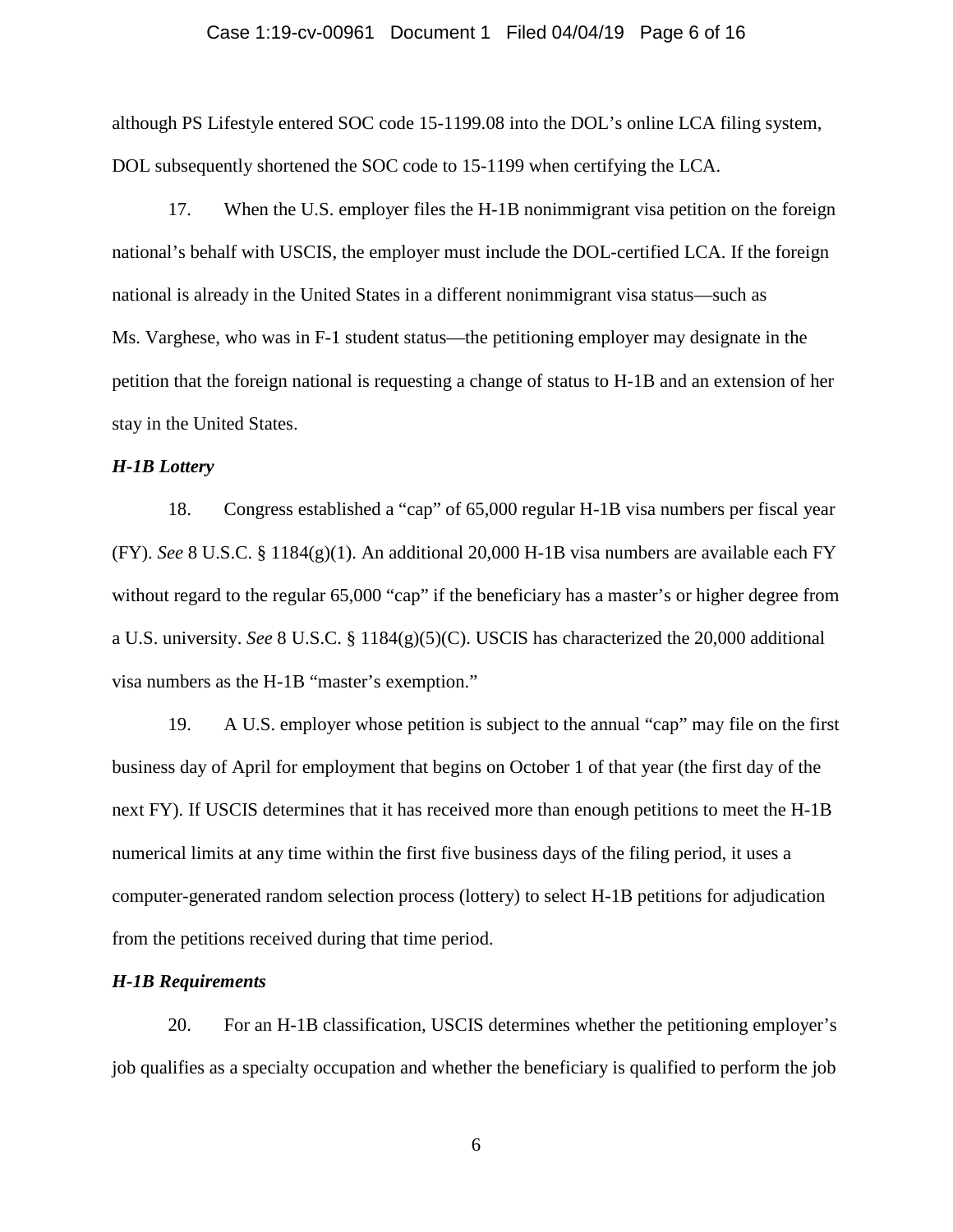duties required by the specialty occupation. *See* 8 C.F.R. §§ 214.2(h)(4)(i)(A)(1),

 $(h)(4)(iii)(B)(3).$ 

21. The agency regulation provides:

(A) Standards for specialty occupation position. To qualify as a specialty occupation, the position must meet one of the following criteria:

- (1) A baccalaureate or higher degree or its equivalent is normally the minimum requirement for entry into the particular position;
- (2) The degree requirement is common to the industry in parallel positions among similar organizations, or, in the alternative, an employer may show that its particular position is so complex or unique that it can be performed only by an individual with a degree;
- (3) The employer normally requires a degree or its equivalent for the position; or
- (4) The nature of the specific duties are [*sic*] so specialized and complex that knowledge required to perform the duties is usually associated with the attainment of a baccalaureate or higher degree.

8 C.F.R. § 214.2(h)(4)(iii)(A)(1)-(4).

# **FACTUAL ALLEGATIONS**

# *Plaintiff PS Lifestyle*

22. Plaintiff PS Lifestyle employs approximately 1,300 workers in the United States and earned a gross annual income of \$18 million in fiscal year 2016. Established in 2008 as an Ohio limited liability company, PS Lifestyle's core values and mission are "To Inspire and Elevate Individual Experiences."

23. PS Lifestyle serves its triumvirate of customers—seniors, their families, and the senior communities in which they live—through several initiatives. Its PS Salon and Spa is a leading salon and spa operator within senior communities in the United States, with more than 650 locations across 35 states. Its PS Shop is the industry's only online site through which families and friends can purchase salon and spa services, "pro-aging" products, and personalized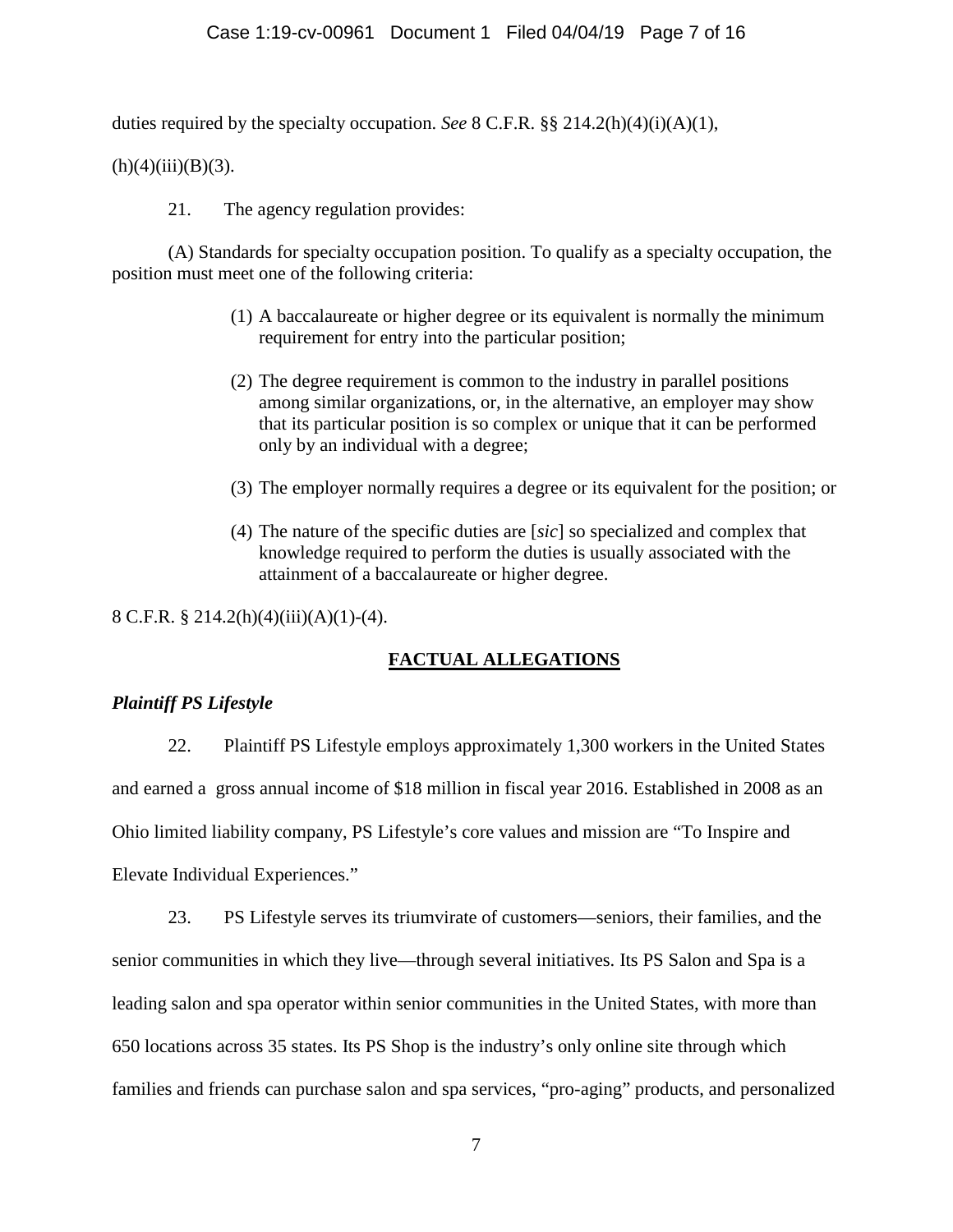### Case 1:19-cv-00961 Document 1 Filed 04/04/19 Page 8 of 16

gift certificates. PS Shop provides a convenient way for families and friends to connect with seniors in these communities, while complementing the marketing and communications efforts of the senior communities that partner with it. PS Lifestyle publishes *American Senior Magazine*, to educate and empower seniors 65 and older, their families, friends and caregivers. Its PS Salon Design and Procurement division provides services related to establishing and equipping salons and spas in senior communities.

## *Varghese's Employment with PS Lifestyle*

24. Ms. Varghese is a highly-educated Indian citizen, who earned her advanced degree in the United States. She received a Bachelor of Engineering degree in Electronics Engineering in 2011, from the Madhav Institute of Technology & Science in Gwalior, India. She received her Master of Business Administration (MBA) in May 2017 from Case Western Reserve University in Cleveland, Ohio, concentrating her course work on Finance.

25. Ms. Varghese presently holds F-1 student immigration status. As a practicum through her current degree program enrollment, she continues to work at PS Lifestyle in the same job as in the past. Throughout all periods of her employment with PS Lifestyle, she has complied with her F-1 status. Should USCIS approve PS Lifestyle's H-1B petition, she will resume her work full-time as Director of Business Development as an H-1B nonimmigrant.

### *PS Lifestyle's H-1B Petition*

26. In April 2018, PS Lifestyle properly submitted its H-1B petition for consideration as a "master's exemption" petition. Included with this petition was a request to change Ms. Varghese's status from F-1 student to H-1B and to extend her stay in the United States. PS Lifestyle filed the H-1B petition because it had made an investment in Ms. Varghese and wanted to continue benefiting from her contributions to PS Lifestyle's operations. Pursuant to its lottery,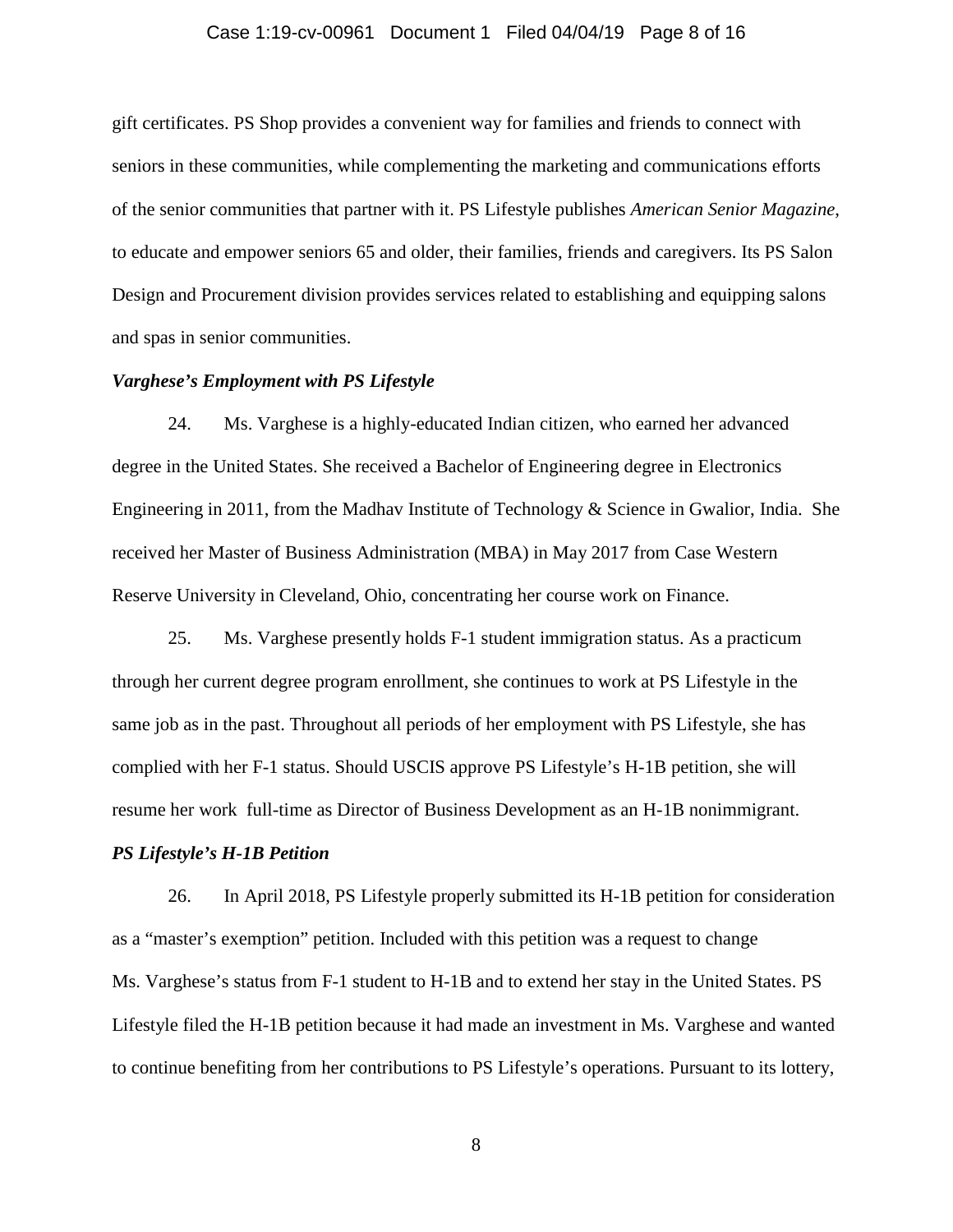## Case 1:19-cv-00961 Document 1 Filed 04/04/19 Page 9 of 16

USCIS randomly selected PS Lifestyle's petition and, on or about April 12, 2018, accepted PS Lifestyle's H-1B petition for filing.

27. In support of its H-1B petition, PS Lifestyle included, among other evidence, a March 31, 2018 letter that described PS Lifestyle, the Director of Business Development job duties, including percentages of time spent performing each of these duties, and Ms. Varghese's qualifications. This evidence specified that the minimum education required for the Director of Business Development job was a master's degree in Business Administration, Finance, or a similar field. PS Lifestyle also required related professional experience.

28. In its letter, PS Lifestyle described the Director of Business Development's

primary responsibilities as:

Produc[e] financial and market intelligence by querying data repositories and generating periodic reports; devise models and methods for identifying data patterns and trends in available information sources; develop business intelligence solutions independently through knowledge of business needs, appropriate data repositories, relational databases, spreadsheets, BI [business intelligence] best practices and project management techniques.

29. PS Lifestyle also provided a detailed description of the six sets of duties required

to perform the responsibilities of the Director of Business Development, with percentages for

each, totaling 100 percent. These were as follows:

Maintain and update the entire data repository, query and manipulate data using SQL [Structured Query Language, for communicating with relational database management systems] and VBA [Visual Basic for Applications, a computer language] to fully support the company's ongoing performance reporting needs and metrics design and facilitate easy search capabilities. Perform data cleaning and data analysis on historical data to find trends in business and financial data to determine the next course of action for business. (25 percent)

Conduct statistical analysis using SPSS, R and Tableau [types of data analytics tools] to generate financial or quantitative models to estimate revenues for potential customers and in turn help partner with the best communities to increase revenues. This includes collecting business requirements, gathering financial data, testing the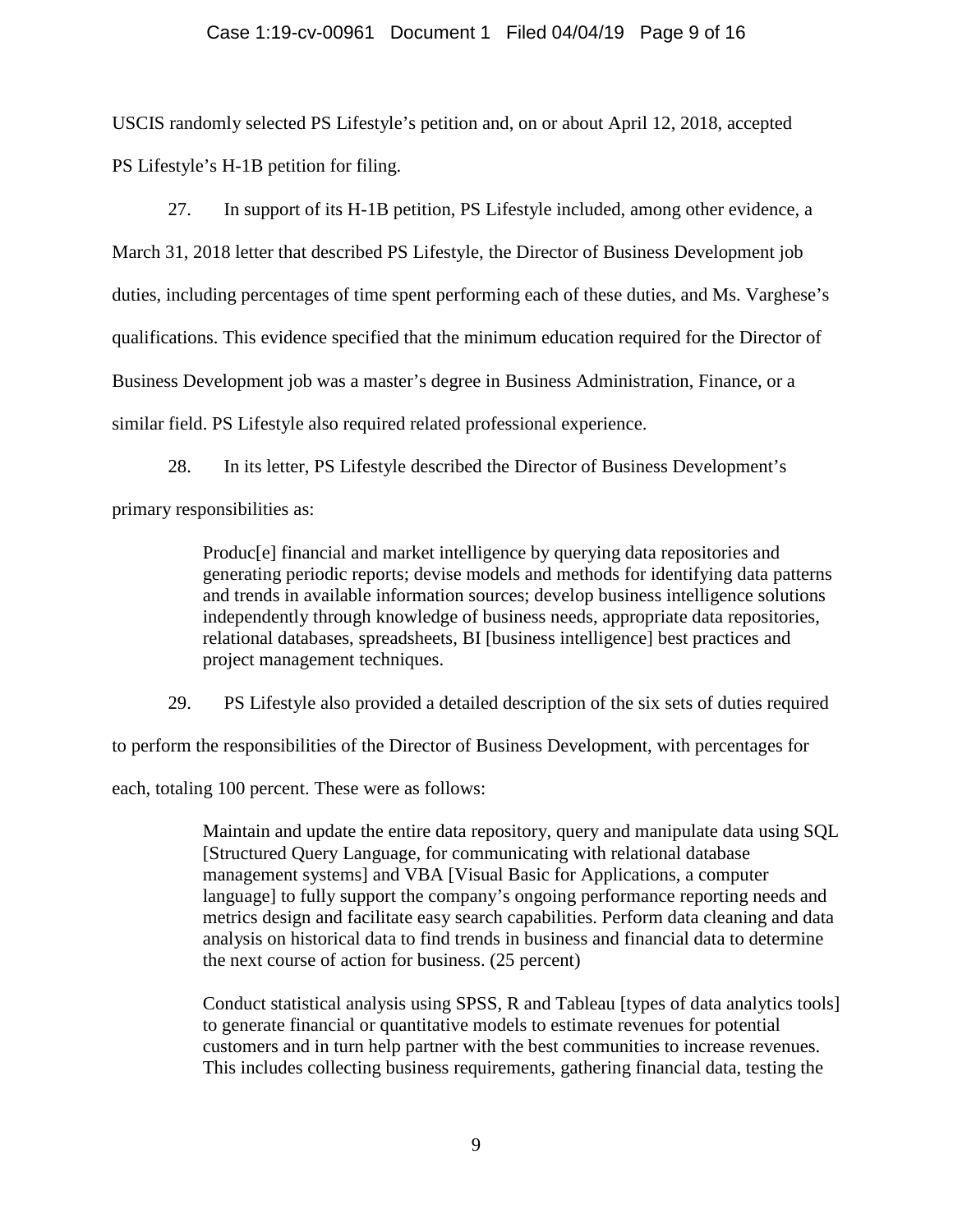# Case 1:19-cv-00961 Document 1 Filed 04/04/19 Page 10 of 16

models by applying various methods such as multiple regression, logistic regression and decision trees, implementing them and documenting solutions. (25 percent).

Analyze macroeconomic and geographic trends to draw key insights that drive corporate strategy and business development. Use continuous improvement techniques to measure profitability using key performance indicators. (10 percent)

Facilitate in setting up a CRM [Customer Relationship Management] system to manage business relationships, customer and financial data. (10 percent)

Manage timely flow of business intelligence information to business development and marketing team to help them focus and market to the right customers. Generate custom reports summarizing business, financial or economic data for use by executives and managers. (20 percent)

Communicate with customers, partners and professional organizations to stay abreast of industry or business trends. (10 percent).

30. On October 15, 2018, Defendant USCIS issued a request for evidence ("RFE").

USCIS claimed that PS Lifestyle had not met any of the regulatory criteria to qualify for a specialty occupation. The RFE included suggestions as to the type of evidence that PS Lifestyle could include to establish each of the regulatory criteria.

31. PS Lifestyle's timely RFE response demonstrated that the Director of Business Development position fell within a specialty occupation. Relevant here, PS Lifestyle demonstrated that the position is so complex that it can be performed only by an individual with a master's degree in Business Administration, Finance or a similar field, thus satisfying 8 C.F.R. § 214.2(h)(4)(iii)(A)(2) (the second prong). Additionally, PS Lifestyle demonstrated that the nature of the specific duties is so specialized and complex that the knowledge required to perform the duties is usually associated with the attainment of a bachelor's or higher degree, thus satisfying 8 C.F.R. § 214. $(h)(4)(ii)(A)(4)$ . Either of these, standing alone, demonstrated that the position was a specialty occupation.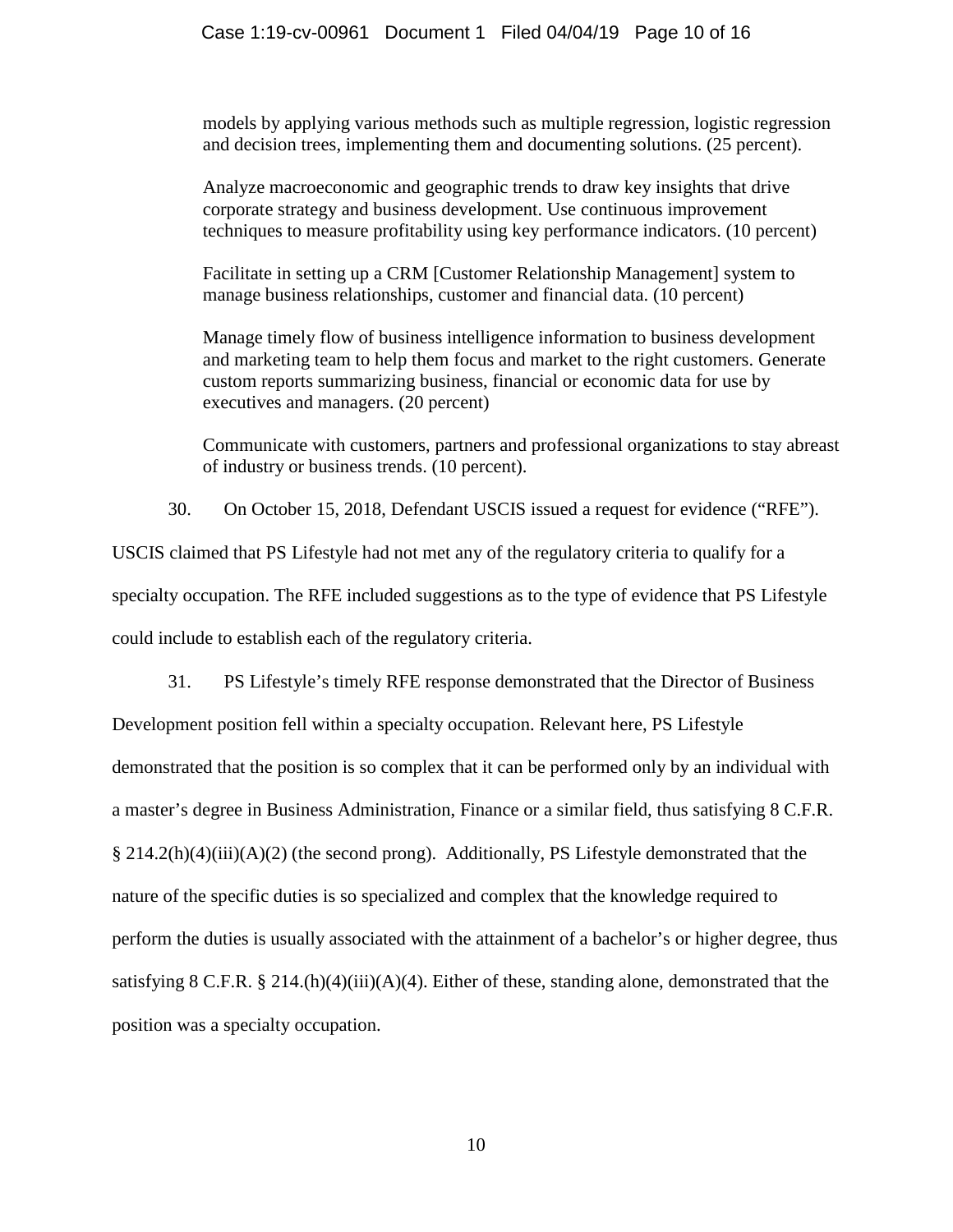### Case 1:19-cv-00961 Document 1 Filed 04/04/19 Page 11 of 16

32. In its RFE response, PS Lifestyle submitted a scholarly article from the January 2015 Information Systems Education Journal (ISEDJ), authored by three professors of Information Management, that set out intersecting competencies required to perform business analytics, including expertise in the business domain, technical data management proficiency and applied statistics. The authors confirm that jobs in business analytics require the theoretical and practical application of a specialized body of knowledge. As one example, it identifies applied statistical skills as encompassing both a theoretical understanding of statistical methods, as well as practical knowledge of software packages commonly used for statistical analysis.

33. Additionally, this article explained the rapid growth in business analytics as a profession, the reasons for this growth, and the efforts of academia to keep pace—with more than 130 new programs focused on business analytics being launched between 2007 and 2012. The article further documented that, despite the many new academic programs, a model curriculum for programs in business analytics did not exist at either the undergraduate or graduate level.

34. As further proof that the position is so complex and specialized that it can only be performed by a person with the educational background required by the employer, PS Lifestyle submitted the entry for Business Intelligence Analysts found in the O\*Net OnLine database. (O\*Net stands for "Occupational Information Network.") Developed and maintained by a state agency under a DOL grant, the O\*Net database is based on the SOCs and "contain[s] hundreds of standardized and occupation-specific descriptors on almost 1,000 occupations covering the entire U.S. economy."<sup>[1](#page-10-0)</sup> The O\*Net education entry for a Business Intelligence Analyst states: "Most of these occupations require a four-year bachelor's degree, but some do not."

<span id="page-10-0"></span> $\mathbf{1}$ 

<sup>1</sup> *About O\*Net*, https://www.onetcenter.org/overview.html (last accessed April 4, 2019).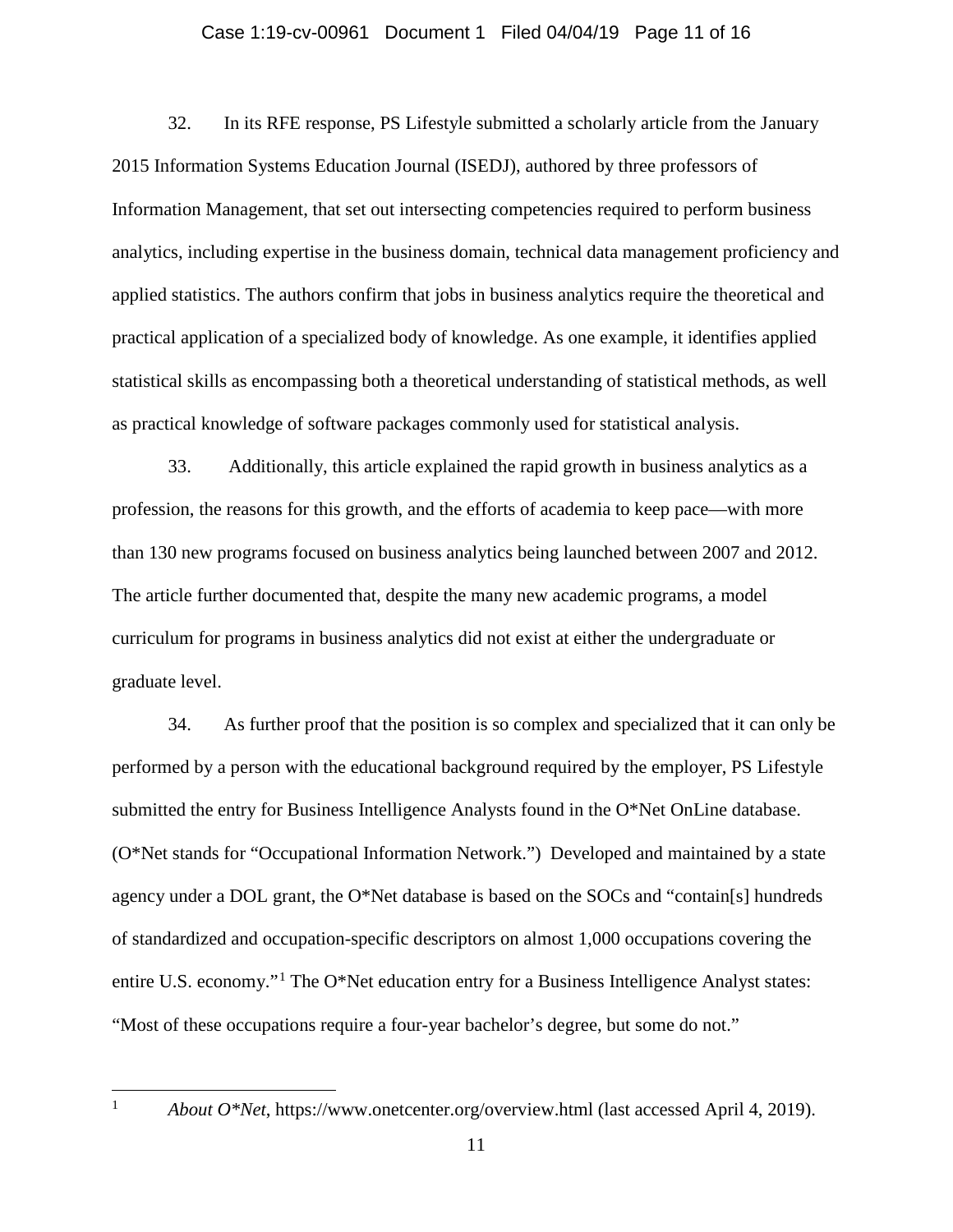## Case 1:19-cv-00961 Document 1 Filed 04/04/19 Page 12 of 16

35. When, as here for Business Intelligence Analysts, the O\*Net's education entry provides that most of the occupations require a four-year bachelor's degree, the O\*Net is probative evidence supporting an employer's position that its job duties are so complex and specialized that they can only be performed by an individual with the education the employer requires. The employer may demonstrate, separate and apart from the O\*Net, that its degree requirement is in the "specific specialty (or its equivalent)."

## *USCIS' Denial of the 2018 H-1B Petition*

36. On November 27, 2018, Defendant USCIS denied PS Lifestyle's H-1B petition. *See* Exh. A. The decision makes fundamental factual errors by ignoring ample record evidence and is based upon clear errors of law.

37. USCIS misstates the law in concluding that, while a showing that at least one of the requirements in  $8$  C.F.R.  $\S$  214.2(h)(4)(iii)(A) is necessary to establish that the job falls within a specialty occupation, such a showing is not sufficient to satisfy the statutory definition. This interpretation contravenes the plain language of the regulation. Additionally, in stating that the regulatory criteria are "supplemental" to the statutory definition, the decision impermissibly imposes evidentiary requirements beyond those required by Congress. By satisfying two of the regulatory criteria, PS Lifestyle demonstrated that its job is in a specialty occupation.

38. In finding that PS Lifestyle did not satisfy the second regulatory criterion, second prong (8 C.F.R. § 214.2(h)(4)(iii)(A)(2)), USCIS misrepresented PS Lifestyle's job description as "generic in nature and provid[ing] no further detail as to the unique or complex nature of the proffered position." Exh. A at 5. Additionally, USCIS ignored the detailed supporting evidence documenting the complex nature of the job—the ISDEJ article and the O\*Net entry—when it stated that PS Lifestyle failed to provide any further evidence of the nature of the job.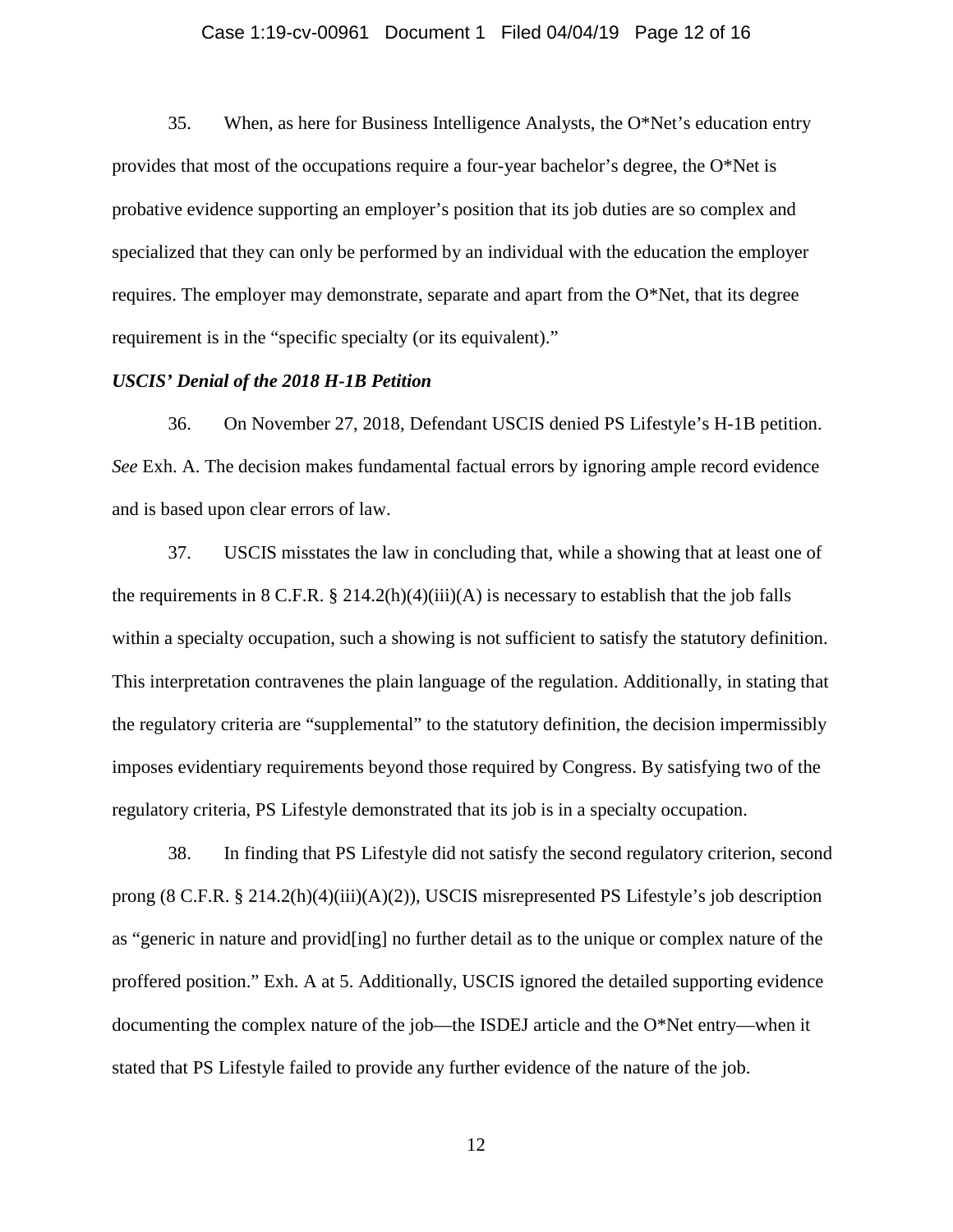### Case 1:19-cv-00961 Document 1 Filed 04/04/19 Page 13 of 16

39. USCIS also erroneously imposes a nonexistent requirement, i.e., that PS Lifestyle demonstrate that its job is more complex or unique than similar positions in the same industry. Exh. A at 5. All that the second prong of the second criterion requires, however, is a showing that the "particular position is so complex or unique that it can be performed only by a person with a degree."  $8 \text{ C.F.R.} \$   $214.2(h)(4)(iii)(A)(2)$ . The record evidence, ignored by USCIS, demonstrates this.

40. As to the fourth regulatory criterion, USCIS errs as a matter of law by imposing a requirement not found in the regulation, namely, that PS Lifestyle was required to prove "that the proffered position is [ ] more specialized or complex than any other Director of Business Development job." Exh. A at 6. The regulation requires only that PS Lifestyle establish that the nature of the specific duties is so specialized and complex that the knowledge required to perform the duties is usually associated with attaining a bachelor's or higher degree. 8 C.F.R. § 214.2(h)(4)(iii)(A)(4). Additionally, USCIS erred in stating that there was insufficient evidence of the complex and specialized nature of the position, ignoring both PS Lifestyle's specific job description detailing this and its supporting evidence including the ISDEJ article and the O\*Net entry.

41. Under 5 U.S.C. §§ 702 and 704, Plaintiff PS Lifestyle has suffered a "legal wrong" and has been "adversely affected or aggrieved" by agency action for which there is no adequate remedy of law.

42. Plaintiff PS Lifestyle has been deprived of Ms. Varghese's practical application of the theoretical knowledge she acquired in her course of study culminating in her MBA degree with a concentration in Finance coursework and her relevant work experience.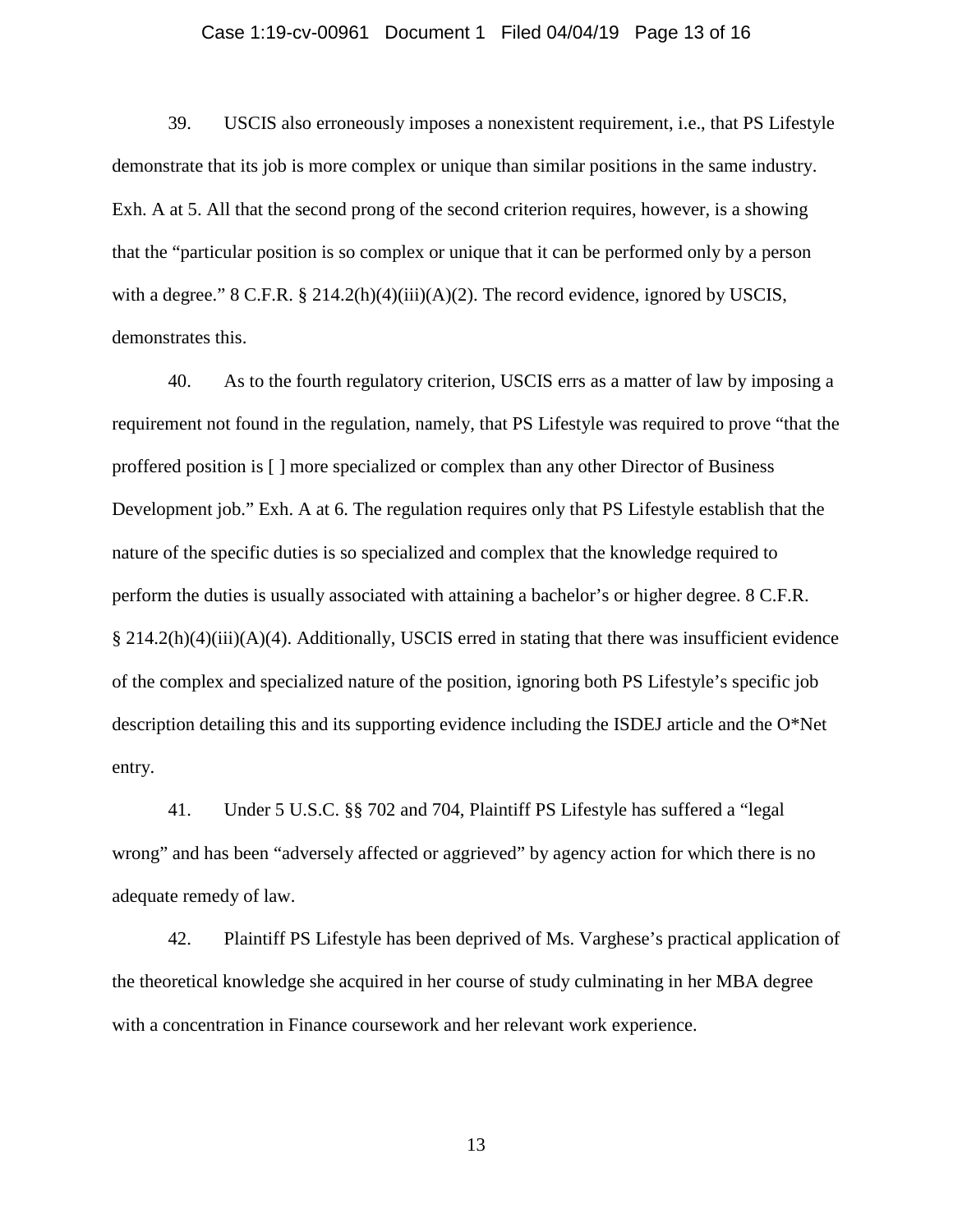### **COUNT ONE**

# **Violation of the Administrative Procedure Act, 5 U.S.C. § 701, et seq., the Immigration and Nationality Act and its Implementing Regulations**

43. Plaintiff re-alleges and incorporates by reference, as if fully set forth herein, the allegations in paragraphs 1-42 above.

44. Plaintiff is entitled to review by this Court pursuant to 5 U.S.C. §§ 701-706.

45. A reviewing court shall "hold unlawful and set aside agency action . . . found to be—arbitrary, capricious, an abuse of discretion, or otherwise not in accordance with law." 5 U.S.C. § 706(2)(A).

46. Defendants denied PS Lifestyle's H-1B petition solely on the ground that the evidence in the record was insufficient to establish that Plaintiff PS Lifestyle's Director of Business Development position is a specialty occupation.

47. Plaintiff PS Lifestyle submitted evidence demonstrating that the position satisfied the statutory definition of a specialty occupation, 8 U.S.C.  $\S$  1184(i)(1)(A)-(B).

48. Plaintiff PS Lifestyle's evidence demonstrated that the position satisfied at least two of the regulatory criteria for demonstrating a specialty occupation where the plain language of the regulation requires only one to be met. 8 C.F.R. § 214.2(h)(4)(iii)(A)(2) (second prong);  $(A)(4)$ .

49. Defendants failed to properly consider all record evidence; reached factual conclusions as to these two regulatory criteria unsupported by any evidence in the record; misconstrued the applicable regulations; impermissibly imposed evidentiary requirements beyond those required by Congress; and erroneously concluded that Plaintiff PS Lifestyle had not demonstrated that the Director of Business Development position fell within a specialty occupation.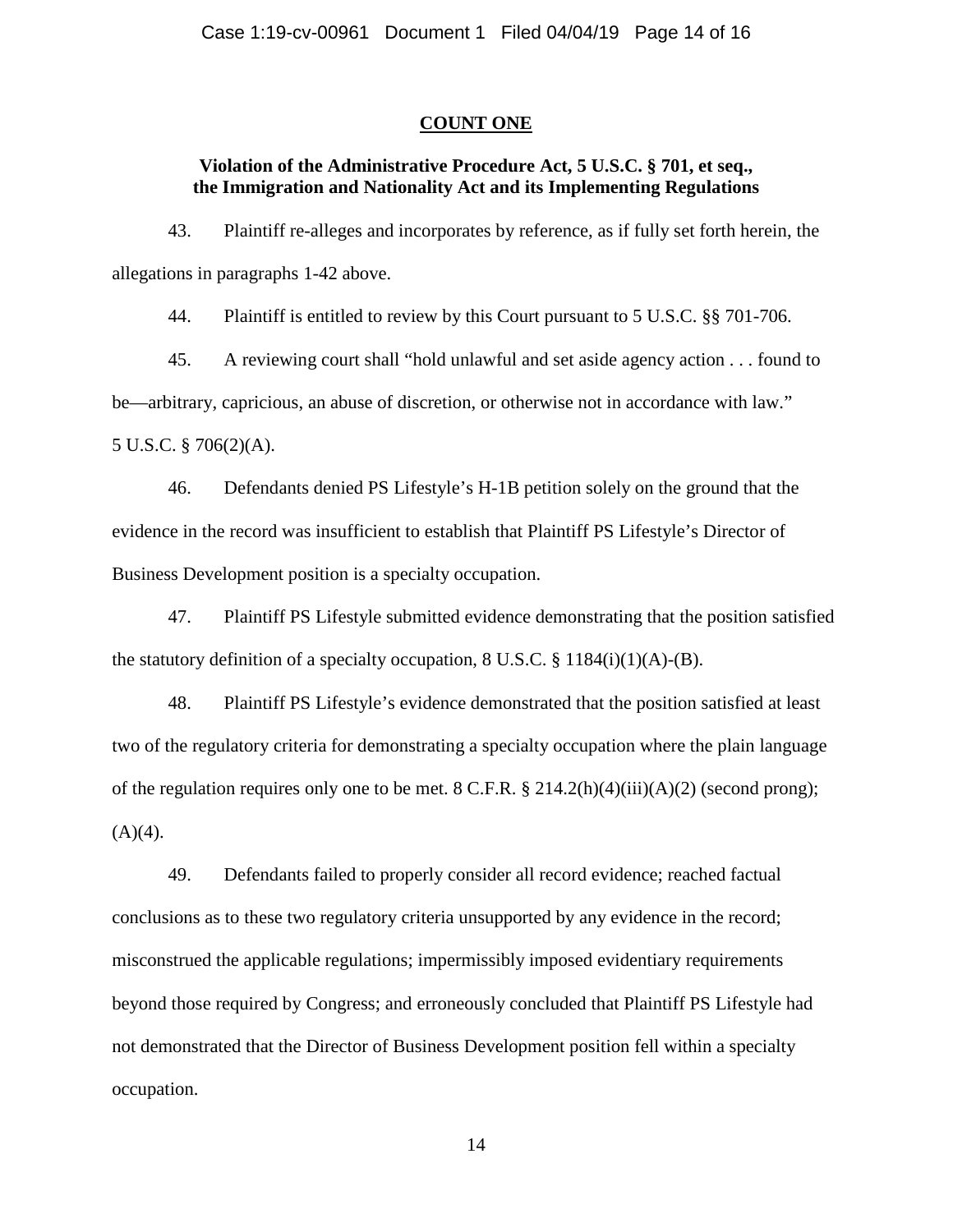50. Defendants' errors, singly and in combination, were arbitrary, capricious and in violation of the law. Consequently, Defendants acted arbitrarily, capriciously, and contrary to the law in violation of the APA, the INA, and the immigration regulations by denying Plaintiff PS Lifestyle's H-1B petition.

# **REQUEST FOR RELIEF**

WHEREFORE, Plaintiff requests that this Court:

- 1. Declare that Defendants' determination that evidence submitted by Plaintiff PS Lifestyle was insufficient to establish that the Director of Business Development position is in a specialty occupation was arbitrary and capricious, and not in accordance with law, in violation of the APA, 5 U.S.C. § 706(2)(A), the INA and the regulations;
- 2. Vacate the denial of PS Lifestyle's H-1B petition and remand this matter to Defendants with instructions that, within ten days of the date of the Court's Order, it: approve the Form I-129, Petition for Nonimmigrant Worker filed by Plaintiff PS Lifestyle; change the beneficiary's immigration status from that of a student in the F-1 classification to the H-1B classification; and extend the beneficiary's stay in H-1B status until and including July 25, 2021;
- 3. Award Plaintiff its costs in this action; and
- 4. Grant such other relief as the Court deems just, equitable and proper.

Dated: April 4, 2019 Respectfully submitted,

s/ Leslie K. Dellon Leslie K. Dellon (D.C. Bar #250316) ldellon@immcouncil.org